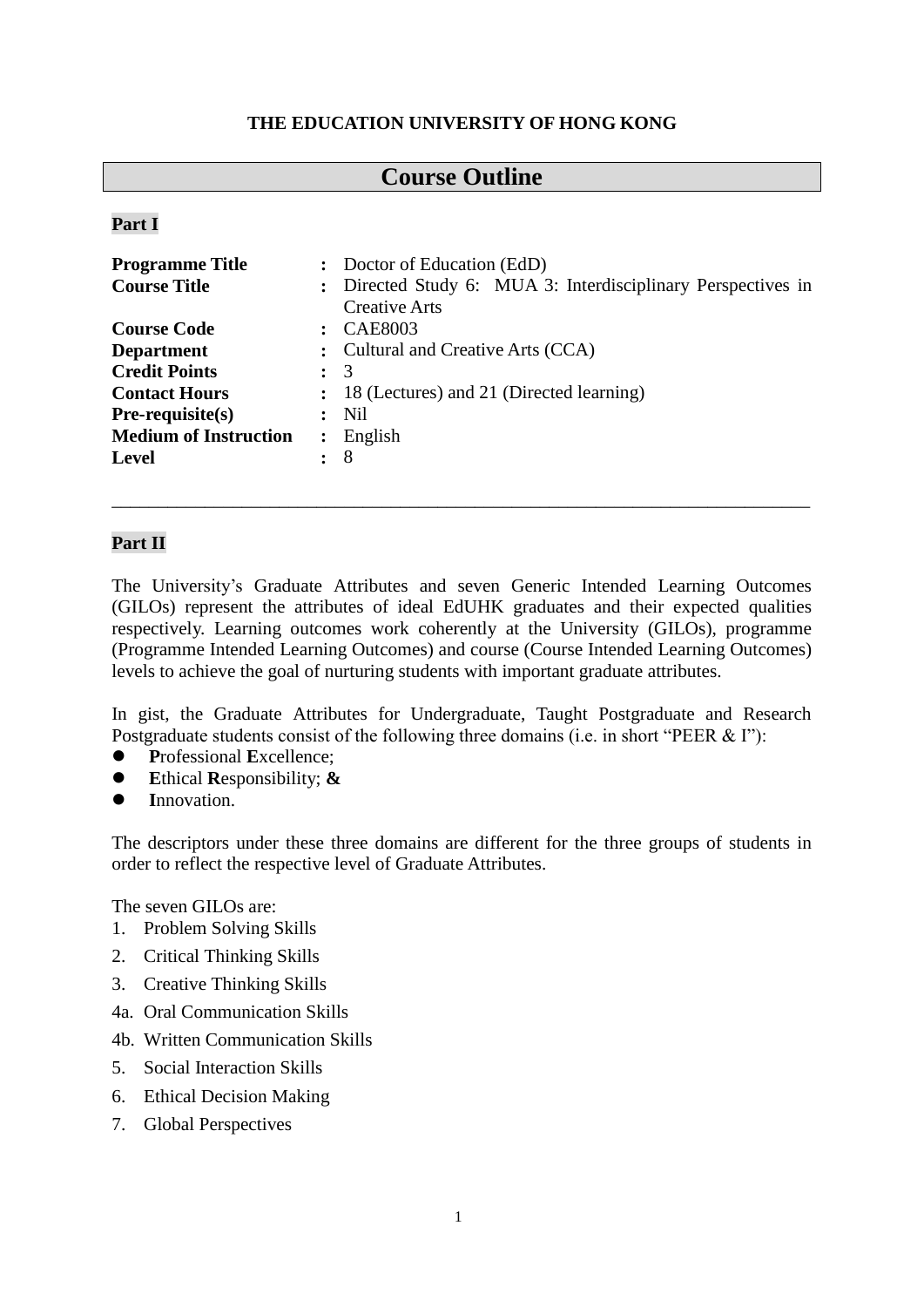## **1. Course Synopsis**

This course aims to enable the candidate to examine critically the role of the 21st-century arts educator from an interdisciplinary perspective. It promotes a collaborative outlook that considers the place of the creative arts in society, including issues of context, initiation, technique, dialogue, multiple intelligences, interdisciplinarity, interculturality, aesthetic engagement, and professional options. The candidate will gain a more informed perspective when reading and interpreting research through the consideration of historical, philosophical, psychological, sociological perspectives of arts learning such as musical aspects of motivation, creativity, responses to arts, expressive performance, and social uses of the creative arts and arts education.

# **2. Course Intended Learning Outcomes (CILOs)**

*Upon successful completion of this course, students should be able to:* 

- $C I L O<sub>1</sub>$  identify key issues that impact upon the teaching and learning of the creative arts and arts education from an interdisciplinary perspective;
- $\text{CHO}_2$  articulate critically the emergent issues and key principles for supporting arts learning in at least one cultural and education context; and
- $CHO<sub>3</sub>$  critically analyse the conclusions of research studies in the creative arts and arts education.

| <b>Course Content</b>                              | <b>CILOs</b>                | Suggested Teaching $\&$<br><b>Learning Activities</b> |
|----------------------------------------------------|-----------------------------|-------------------------------------------------------|
| Place of the creative arts and arts education in   | C <i>LO</i> <sub>1,2</sub>  | Group discussion,                                     |
| society and culture                                |                             | assignments and readings                              |
| Role and status of creative arts and arts          | C <i>LO</i> <sub>1, 2</sub> | Group discussion,                                     |
| education in 21 <sup>st</sup> -century education.  |                             | assignments and readings                              |
| Problem identification and prioritisation of       | C <i>LO</i> <sub>1,2</sub>  | Group discussion,                                     |
| key issues and principles in the teaching and      |                             | assignments and readings                              |
| learning of creative arts and arts education.      |                             |                                                       |
| Interdisciplinary perspectives of creative arts    | CILO <sub>2,3</sub>         | Group discussion,                                     |
| and arts education in society and culture.         |                             | assignments and readings                              |
| Analysis and justification of creative arts        | C <sub>2.3</sub>            | Group discussion,                                     |
| and arts education in human development.           |                             | assignments and readings                              |
| Interpreting and drawing conclusions from          | C <sub>2.3</sub>            | Group discussion,                                     |
| research data in creative arts and arts education. |                             | assignments and readings                              |

# **3. Content, CILOs and Teaching & Learning Activities**

### **4. Assessment**

|    | <b>Assessment Tasks</b>                                                                                                                                                                       | Weighting | <b>CILOs</b>                  |
|----|-----------------------------------------------------------------------------------------------------------------------------------------------------------------------------------------------|-----------|-------------------------------|
|    |                                                                                                                                                                                               | $(\%)$    |                               |
| a. | Summary of reading on interdisciplinary perspectives                                                                                                                                          | 20%       | $C$                           |
|    | (max. 1000 words)                                                                                                                                                                             |           |                               |
|    | b. Critical review, with interdisciplinary perspectives, of an<br>approved area of creative arts/arts education, including<br>systemic policies, research and practices (max. 4000)<br>words) | 60%       | $CLOL2$                       |
|    | Seminar presentation of review paper (a) with three<br>review questions                                                                                                                       | 20%       | C <sub>LO<sub>2,3</sub></sub> |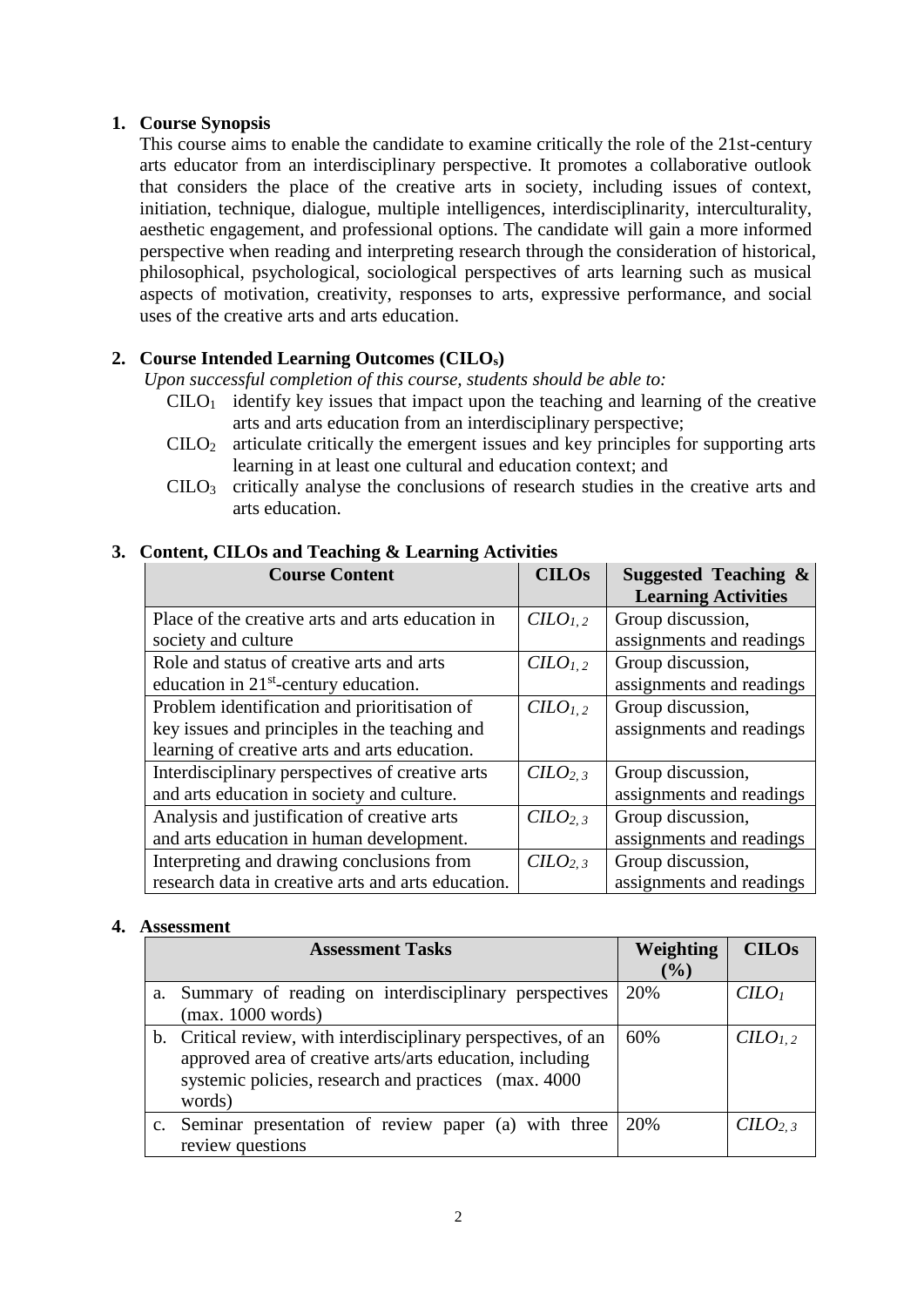## **5. Required Text(s)**

Nil

#### **6. Recommended Readings**

- Aboelela, S., Larson, E., Bakken, S., Carrasquillo., O., Formicola., A., Glied, S., Haas, J. & Gebbie, K. (2007). *Defining interdisciplinary research: Conclusions from a critical review of the literature*. Health Services Research, 42, 329–346.
- Barrett, M. (Ed.). (2014). *Collaborative creative thought and practice in music*. Surrey, UK: Ashgate Publishing Ltd.
- Blunden, A. (2012). *An interdisciplinary theory of activity* (Studies in Critical Social Sciences). Chicago: Haymarket Books.
- Booth, W. C., Colomb, G. G., & Williams, J. M. (2003). *The craft of research* (2nd ed.). Chicago: University of Chicago Press.
- Bowman, W. D. (1998). *Philosophical perspectives on music*. New York: Oxford University Press.
- Bray, M., Adamson, B., & Mason, M. (2007). *Comparative education research approaches and methods.* Hong Kong and Dordrecht: CERC and Springer.
- Burnard, P., Mackinlay, E., & Powell, K. (2016). *The Routledge international handbook of intercultural arts research*. London: Routledge.
- Davies, S. (2001). *Musical works and performances: A philosophical exploration*. Oxford, UK: Oxford University Press.
- De la Fuente, E. (2009). *Twentieth-century music and the sociology of modern culture*. New York: Routledge.
- Deutsch, D. (1998). *The psychology of music* (2nd ed.). New York: Academic Press.
- Froehlich, H. C. (2007). *Sociology for music teachers: Perspectives for practice*. Prentice Hall.
- Hallam, S. (2009). *Oxford handbook of music psychology.* New York: Oxford University Press.
- Harrison, S. D. (2008). *Masculinities and music: Engaging men and boys in making music*. Newcastle, UK: Cambridge Scholars Press.
- Knutsson, P. (2005). *Interdisciplinary knowledge integration and the sustainable livelihoods approach: Case studies on rural livelihoods in Kenya and China*. Göthenburg, Sweden: Göthenburg University Press.
- Lazear, D. (2004). *Higher-order thinking the multiple intelligences way*. Chicago: Zephyr Press.
- Leong, S. (2011). Creativity and the arts in Chinese societies. In J. Sefton-Green, P. Thomson, K. Jones, & L. Bresler. (Eds.). *International Handbook of Creative Learning* (pp. 54-62). New York & Oxford: Routledge.
- Leong, S. (2011). Navigating the emerging futures in music education. *Journal of Music, Technology and Education, 4*(2-3), 233-244.
- Leong, S. & Leung, B. W. (Eds.). (2013). *Creative arts in education and culture*: *Perspectives from Greater China*. Dordrecht, The Netherlands: Springer.
- Leong, S. (2014). Community-based arts and education in partnership: Possibilities and challenges. In M. Fleming, L Bresler, J. O'Toole (Eds.), *International Handbook of Arts and Education*. Oxford, UK: Routledge
- Malloch, S., & Trevarthen, C. (Eds.). (2008). *Communicative musicality: Exploring the basis of human companionship*. New York: Oxford University Press.
- Mann, B. L. (Ed.). (2005). *Selected styles in web-based educational research*. Hersey, PA: Information Science Publishing.